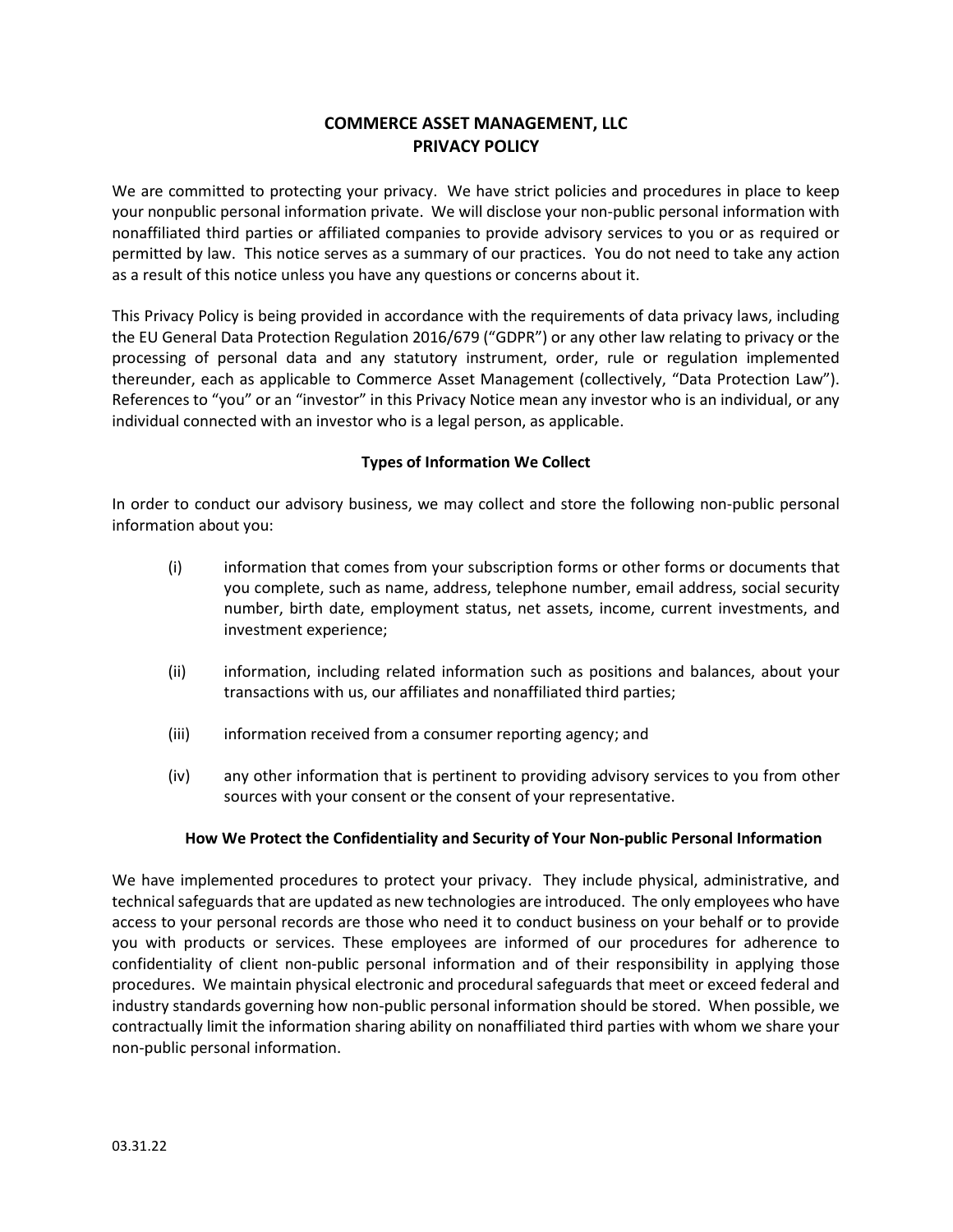### Information-Sharing Practices

We do not disclose any non-public personal information about our prospective, current or former clients or investors to anyone to provide advisory services to you or as required or permitted by law.

In order to effectively provide our investment advisory services, we must use the services of service providers and financial institutions, including various nonaffiliated third parties, such as, but no limited to, account custodians and broker-dealers and affiliated companies such as, but not limited to, affiliated companies that can assist us with research, administrative support and governance. It may be necessary to disclose some or all of your non-public personal information collected from you, as described above, to these parties. However, we will disclose your non-public personal information only as is required to provide advisory services to you or as required or permitted by law.

Specifically, we may share non-public personal information that we collect from and about you with the following nonaffiliated third parties:

- (i) governmental agencies, law enforcement authorities, and self-regulatory organizations to the extent required or permitted by law;
- (ii) nonaffiliated third parties, with your consent or as directed by your representative;
- (iii) nonaffiliated third parties, to the extent necessary to prevent actual or potential fraud, unauthorized transactions, claims or other liability; and
- (iv) nonaffiliated third parties, for required institutional risk control or for resolving client disputes or inquiries.

#### Our Treatment of Information about Former Clients

Protecting your privacy goes beyond our relationship with you as our client. Should your relationship with us terminate, we will not share your non-public personal information with nonaffiliated third parties except as required or permitted by law.

#### Client Right to Correct, Amend or Delete Information

You may submit a written request to us to correct, amend or delete any nonpublic personal information in our possession. We anticipate responding to your request within ten business days or as required by applicable state law.

## Additional Information for Residents of the European Economic Area (EEA)

Personal Data Processed in Third Countries. Your personal information will be processed in the United States, and other countries outside the EEA ("Third Countries"), that may not offer the same level of data protection as that afforded by the GDPR. We will process personal data (or ensure that it is processed) in such Third Countries in accordance with the requirements of Data Protection Law, which may include having appropriate contractual undertakings in legal agreements with service providers who process personal data on your behalf in such Third Countries.